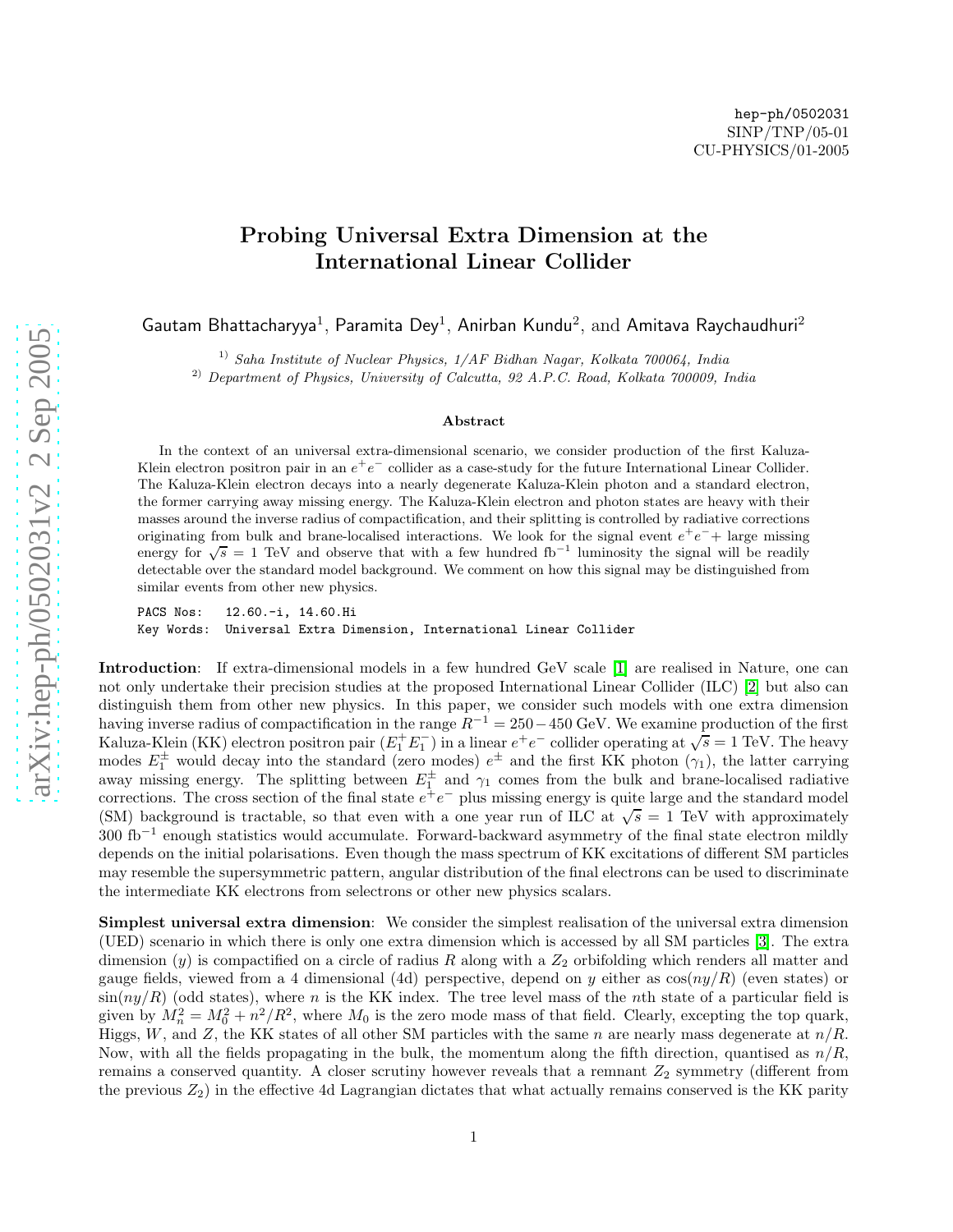|     | $\Lambda R$ | $M_{\hat{\mathcal{E}}_1}$ | $M_{\mathcal{E}_1}$ | $M_{W_1}$ | $M_{Z_1}$ | $M_{\gamma_1}$ |
|-----|-------------|---------------------------|---------------------|-----------|-----------|----------------|
| 250 | 20          | 252.7                     | $\overline{2}57.5$  | 276.5     | 278.1     | 251.6          |
|     | 50          | 253.6                     | 259.7               | 280.6     | 281.9     | 251.9          |
| 350 | 20          | 353.8                     | 360.4               | 379.0     | 379.7     | 351.4          |
|     | 50          | 355.0                     | 363.6               | 384.9     | 385.4     | 351.5          |
| 450 | 20          | 454.9                     | 463.4               | 482.9     | 483.3     | 451.1          |
|     | 50          | 456.4                     | 467.5               | 490.6     | 490.8     | 451.1          |

Table 1: KK masses  $(n = 1)$  for different cases: excited electrons in SU(2) singlet and doublet representations, excited charged and neutral gauge bosons, respectively. All mass scales are in GeV.

defined as  $(-1)^n$ . As a result, level mixings may occur which admit even states mix only with even states, and odd with odd. Therefore, (i) the lightest Kaluza-Klein particle (LKP) is stable, and (ii) a single KK state (e.g.  $n = 1$  state) cannot be produced. These two criteria are reminiscent of supersymmetry with conserved R-parity where the lightest supersymmetric particle (LSP) is stable, and superparticles can only be pair produced. If produced, the heavier KK modes can cascade decay to lighter ones, eventually to soft SM particles plus LKP carrying away missing energy. But low energy constraints on the UED scenario from  $g - 2$  of the muon [\[4\]](#page-4-3), flavour changing neutral currents [\[5,](#page-4-4) [6,](#page-4-5) [7\]](#page-4-6),  $Z \to b\bar{b}$  decay [\[8\]](#page-4-7), the  $\rho$  parameter [\[3\]](#page-4-2), other electroweak precision tests [\[9\]](#page-4-8) and implications from hadron collider studies [\[10\]](#page-5-0), all indicate that  $R^{-1} \ge a$  few hundred GeV. As a result, even the second KK state having mass  $2/R$  will be beyond the pair-production reach of at least the first phase of the planned linear collider. So, as mentioned in the Introduction, we consider the production of first KK electron positron pair and their subsequent decays into first KK photon plus the standard leptons; the degeneracy between  $E_1^{\pm}$  and  $\gamma_1$  being lifted by radiative corrections which we shall briefly touch upon below.

**Radiative corrections and the spectrum:** Barring zero mode masses, the degeneracy  $(n/R)$  at a given KK level is only a tree level result. Radiative corrections lift this degeneracy [\[11,](#page-5-1) [12,](#page-5-2) [13,](#page-5-3) [14\]](#page-5-4). For intuitive un-derstanding, we consider the kinetic term of a scalar field as [\[11\]](#page-5-1)  $L_{kin} = Z \partial_\mu \phi \partial^\mu \phi - Z_5 \partial_5 \phi \partial^5 \phi \ (\mu = 0, 1, 2, 3),$ where Z and  $Z_5$  are renormalisation constants. Recall, tree level KK masses  $(M_n = n/R)$  originate from the kinetic term in the y-direction. If  $Z = Z_5$ , there is no correction to those KK masses. But this equality is a consequence of Lorentz invariance. When a direction is compactified, Lorentz invariance is lost, so also is lost the equality between Z and  $Z_5$ , leading to  $\Delta M_n \propto (Z - Z_5)$ . One actually encounters two kinds of radiative corrections.

(a) Bulk corrections: These corrections are finite. Moreover, they are nonzero only for bosons. They arise when the internal loop lines wind around the compactified direction, sensing that compactification has actually occured, leading to the breaking of Lorentz invariance. The correction to the KK mass  $M_n$  works out to be independent of n and goes like  $\Delta M_n^2 \propto \beta/16\pi^4 R^2$ , where  $\beta$  is a symbolic representation of the collective beta function contributions of the gauge and matter KK fields floating inside the loop. Since the beta function contributions are different for particles in different representation, the KK degeneracy is lifted. One can understand the decoupling of the correction as inverse power of R by noting that the  $R \to \infty$  limit makes the fifth direction uncompactified leading to exact Lorentz invariance. For the KK fermions this correction is zero.

(b) Orbifold corrections: Orbifolding additionally breaks translational invariance in the fifth direction. The corrections to the KK masses arising from interactions localized at the fixed points are not finite unlike the bulk corrections. These are logarithmically divergent. These boundary terms can be thought of as counterterms whose finite parts are completely undetermined. A rather bold but predictive hypothesis is to assume that these corrections vanish at the cutoff scale Λ. Calculation shows that the correction to  $M_n$  does depend on  $M_n$  in this case, and a generic correction looks like  $\Delta M_n \sim M_n(\beta/16\pi^2) \ln(\Lambda^2/\mu^2)$ , where  $\mu$  is the low energy scale where we compute these corrections. The KK states are thus further split, this time with an additional dependence on Λ.

Spectrum: The mass spectra of the first excited electrons and the first excited  $W^{\pm}$ , Z and photon for different choices of R and  $\Lambda$  are displayed in Table 1. While the tree level KK mass is given by  $1/R$ , the radiative corrections to them depend both on R and  $\Lambda$  (for the exact expressions, see, e.g.,[\[11\]](#page-5-1)).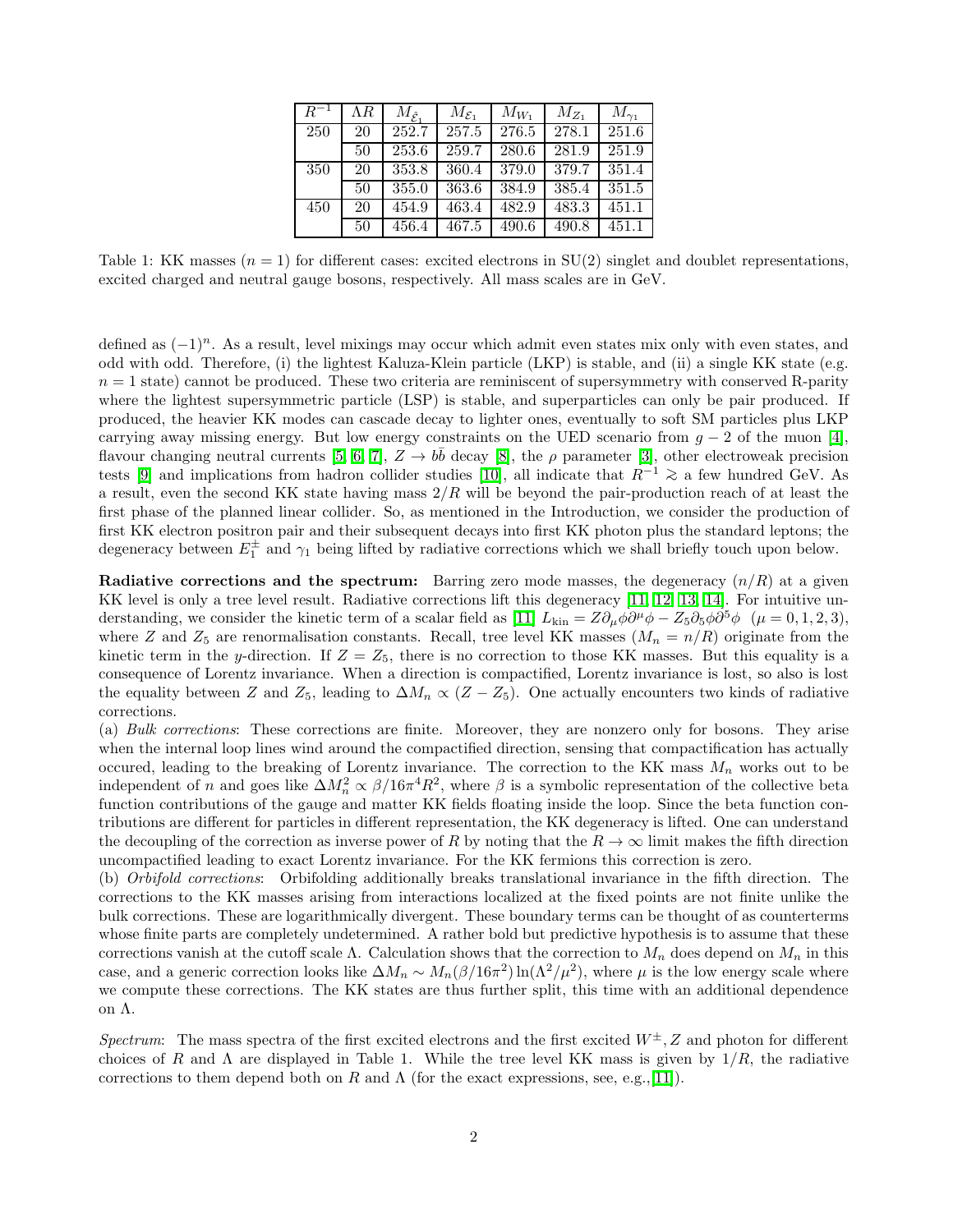Production and decay modes of KK leptons: The SU(2) doublet KK states appear with both left and right chiralities as  $\mathcal{L}_{L,R}$ , where  $\mathcal{L} = (\mathcal{N}_n, \mathcal{E}_n)^T$ , so do the SU(2) singlets  $\hat{\mathcal{E}}_{L,R}$ . All these states for  $n = 1$  will be pair produced at the foreseeable collider energy. As noted in Table 1, the orbifold corrections create enough mass splitting between these states and  $\gamma_1$  (dominantly  $B_1$ ) allowing the former to decay within the detector to  $e^{\pm}$  + missing energy which constitute our signal. Below we denote  $\mathcal{E}_1^{\pm}$  and  $\hat{\mathcal{E}}_1^{\pm}$  collectively by  $E_1^{\pm}$ .

Now we consider the pair production  $e^+e^- \rightarrow E_1^+E_1^-$  for different polarisations of the incident beams. The interaction proceeds through s- and t-channel graphs. The s-channel processes are mediated by  $\gamma$  and Z. The t-channel processes proceed through  $\gamma_1/Z_1$  gauge bosons and  $\gamma_1^5/Z_1^5$  scalars (fifth components of 5d neutral gauge bosons).  $E_1$  decays into e and  $\gamma_1$ . The splitting between  $E_1$  and  $\gamma_1$  masses is sufficient for the decay to occur well within the detector with a 100% branching ratio (BR). It may be possible to observe even a displaced vertex (e.g.,  $\hat{\mathcal{E}}_1$  decays, for  $R^{-1} = 250$  GeV). So in the final state we have  $e^+e^- + 2\gamma_1$  ( $\equiv$  missing energy).

The same final state can be obtained from  $e^+e^- \to W_1^+W_1^-$  as well. Again, the interaction proceeds through  $\gamma$  and Z mediated s-channel graphs, and  $\mathcal{N}_{1L}$  mediated t-channel graphs. Given the splittings (Table 1),  $W_1^{\pm}$ can decay into  $e_i^{\pm}$  $\frac{1}{i}$  and  $\mathcal{N}_{1i}$ , as well as into  $E^{\pm}_{1i}$  and  $\nu_i$ , where  $i = 1$  to 3 is the flavour index. While  $\mathcal{N}_{1i}$  escapes undetected,  $E_{1i}^{\pm}$  decays into  $e_i^{\pm}$  $\frac{1}{i}$  and  $\gamma_1$ . So, if we tag only electron flavours (plus missing energy) in the final state, the  $e^+e^- \rightarrow W_1^+W_1^-$  cross section, which is in the same ball-park as the  $e^+e^- \rightarrow E_1^+E_1^-$  cross section, should be multiplied by a BR of  $\sim 1/9$ . Numerically, therefore, this channel is not significant. Even more insignificant contribution would come from  $(W_1^5)^{\pm}$  scalar (fifth component of 5d charged gauge bosons) pair production.

**SM background:** The main background comes from  $\gamma^*\gamma^* \to e^+e^-$  events, where  $\gamma^*s$  originate from the initial electron-positron pair while the latter go undetected down the beam pipe [\[15\]](#page-5-5). The  $\gamma^*\gamma^*$  production cross section is ~  $10^4$  pb. About half of these events results in final state  $e^+e^-$  pair as visible particles.

The background  $e^+e^-$  pairs are usually quite soft and coplanar with the beam axis [\[16\]](#page-5-6). An acoplanarity cut significantly removes this background. Such a cut, we have checked, does not appreciably reduce our signal. For example, excluding events which deviate from coplanarity within 40 mrad reduces only 7% of the signal cross section. In fact, current designs of LC envisage very forward detectors to specifically capture the 'would-be-lost'  $e^+e^-$  pairs down the beam pipe<sup>1</sup>.

Numerically less significant backgrounds would come from  $e^+e^- \to W^+W^-$ ,  $e\nu W$ ,  $e^+e^-Z$ , followed by the appropriate leptonic decays of the W and Z.

**Collider parameters**: The study is performed in the context of the ILC [\[2\]](#page-4-1), running at  $\sqrt{s} = 1$  TeV (upgraded) option), and with a polarisation efficiency of 80% for  $e^-$  and 50% for  $e^+$  beams. We impose kinematic cuts on the lower and upper energies of the final state charged leptons as 0.5 and 20 GeV respectively. While the lower cut is a requirement for minimum energy resolution for identification, the (upper) hardness cut eliminates most of the SM background. We also employ a rapidity cut admitting only those final state electrons which are away from beam pipe by more than 15°.

**Cross sections:** The cross section for  $e^+e^-$  plus missing energy final state has been plotted in Fig. 1. We have neglected the events coming from excited W decay. Notice that varying the beam polarisations does create a detectable difference in the cross section, nevertheless, there is no special gain for any particular choice: for leftpolarised  $e^-$  beam, both  $B_1$  and  $W_1^3$  contribute, whereas for the right-polarised  $e^-$  beam, only  $B_1$  contributes but with an enhanced coupling. The cross section enhances as we increase  $\Lambda R$  from 2 to 20; this is due to the change in  $\theta_{W1}$  (the weak angle for  $n = 1$  KK gauge bosons). Further increase of  $\Lambda R$  does not change the cross

<sup>&</sup>lt;sup>1</sup>To counter the two-photon background we may also advocate the following strategy. Instead of eliminating the background, we calculate the number of  $e^+e^-$  events originating from two-photon production. For this we first count the number of  $\mu^+\mu^-$  plus missing energy events. The number of such events coming from the decay of KK muons, we have checked for  $1/R \sim 250-300$  GeV, would be rather small, about a factor of  $1/20$  compared to the number of  $e^+e^-$  plus missing energy events, due to strong s-channel suppression. So most of the observed  $\mu^+\mu^-$  events would have sprung from  $\gamma^*\gamma^*$ . Thus the muon events serve as a normalisation to count the  $e^+e^-$  plus missing energy events originating from the two-photon background. Our signal events should be recognized as those which are in excess of that. Based on the estimates of two-photon events given by the Colorado group [\[15\]](#page-5-5), we have checked that for an integrated luminosity of 300 fb−<sup>1</sup> the signal events would be about ten times larger than the square-root of background.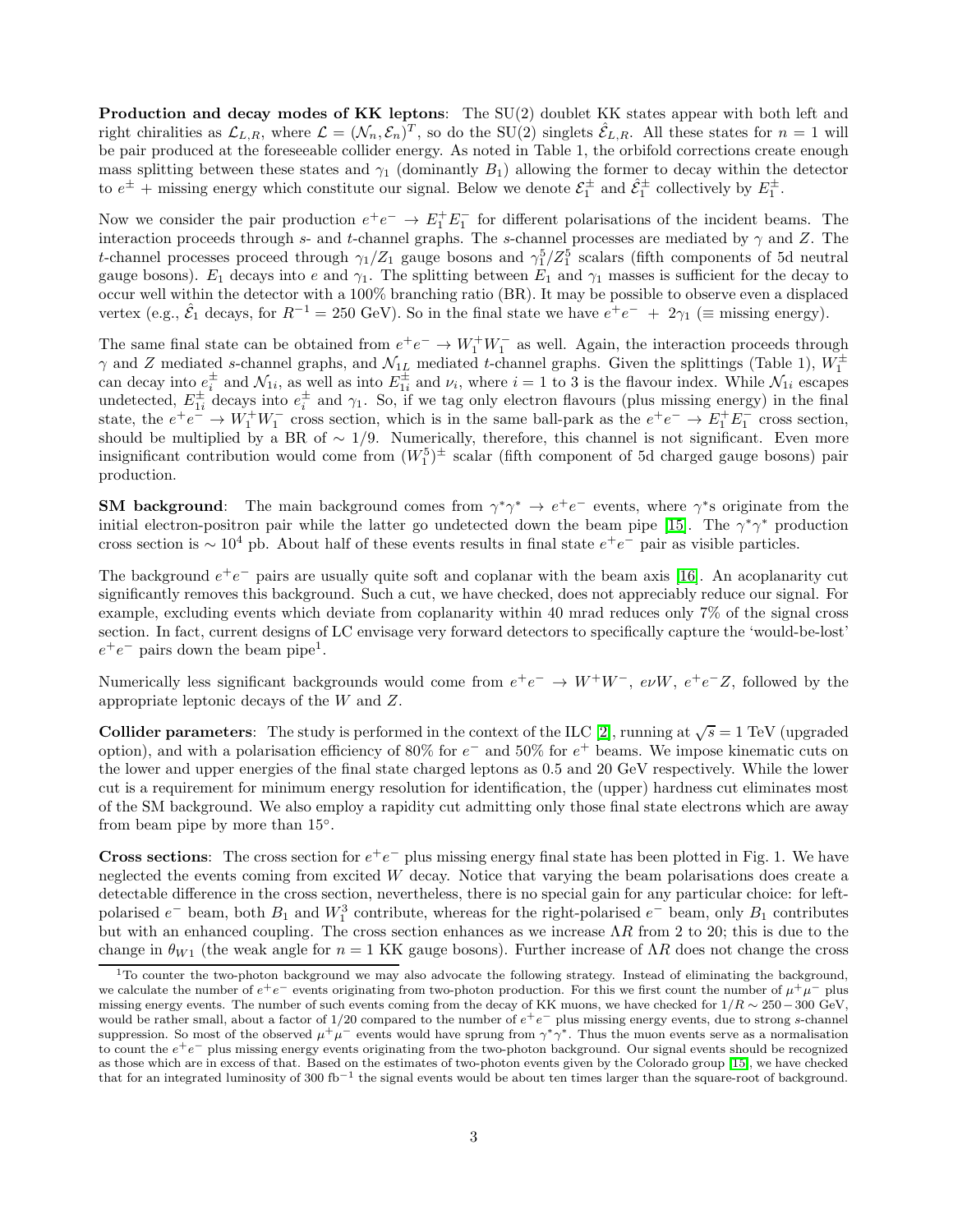section; a saturation point is reached. Additionally, the kinematic cuts tend to reduce the cross section which is why the curve for  $\Lambda R = 50$  lies between the ones for  $\Lambda R = 2$  and 20.

**Forward-backward (FB) asymmetries:** The FB asymmetries of the final state electrons, defined as  $A_{\text{FB}} =$  $(\sigma_F-\sigma_B)/(\sigma_F+\sigma_B)$ , are plotted in Fig. 2 for different values of  $\Lambda R$ . The reason as to why it falls with increasing  $1/R$  is as follows. The first-stage process  $e^+e^- \to E_1^+E_1^-$  is forward-peaked, and for smaller  $1/R$ , i.e. lighter KK electrons, the final state  $e^{\pm}$  are boosted more along the direction of the parent  $E^{\pm}$ . As  $1/R$ , or equivalently the KK mass, increases the boost drops and the distribution tends to lose its original forward-peaked nature. Polarisation of the beams does not appear to have a marked advantage. A point to note is that the electrons coming from two-photon background will be FB symmetric.

Discriminating UED from other new physics: It is not our purpose in this brief note to discuss at depth any specific version of new physics model and its possible discrimination from UED. Still, for illustrative purposes, we recall that the spectrum of KK excitations for a given level (here  $n = 1$ ) may be reminiscent of a possible supersymmetry spectrum [\[17\]](#page-5-7), where the KK parity is 'like' the R-parity. Even in a situation when the LSP weighs above 250 GeV and conspires to be almost degenerate with the selectron, it is possible to discriminate a KK electron decaying into the KK photon (LKP) from a selectron decaying into a neutralino LSP by studying the angular distribution pattern of the final state electron. We demonstrate this with a simple toy example. Compare the pair production of (a) generic heavy fermions and (b) generic heavy scalars in an  $e^+e^$ collider in a toy scenario. Assume  $\sqrt{s} \gg m$ , where m is the mass of the heavy lepton/scalar, so that only the t-channel diagrams, with just a heavy gauge boson in case (a) and a heavy fermion in case (b) as propagators, are numerically dominant (we assume this only for the ease of analytic comparison). The heavy states are produced with sufficient boost, therefore the tagged leptons they decay into have roughly the same angular distributions as them. Take the mass of the t-channel propagator in either case to be about the same as the mass of the heavy lepton/scalar as  $m = 250$  GeV. For these choices, the ratio of  $d\sigma/d\cos\theta$  (case (a)/ case (b)) is observed to be  $(3.8 + 1.3 \cos \theta + 0.6 \cos^2 \theta)/\sin^2 \theta$ , clearly indicating that the two cases can be easily distinguished from their angular distributions. Moreover, the UED cross section is found to be a factor of 4 to 5 larger than the scalar production cross section for similar couplings and other parameters. For selectron production, indeed one must take the detailed neutralino structure and the exact couplings, but the basic arguments that we advanced for distinguishing scalar- from the fermion-productions at the primary vertex using the toy model would still hold.

Comparison with the CLIC Working Group study: Our analysis is complementary to that in the CLIC multi-TeV linear collider study report [\[18\]](#page-5-8). While we have electrons in the final state, the study in [\[18\]](#page-5-8) involves muons. Clearly, the angular distribution in our case is dominated by t-channel diagrams, while the process studied in [\[18\]](#page-5-8) proceeds only through s-channel graphs. Due to the inherently forward-peaked nature of the t-channel diagrams, we obtain a significantly larger FB asymmetry. Unlike in [\[18\]](#page-5-8), we have neither included the initial state radiation effect nor incorporated detector simulation.

LHC/ILC synergy: Extensive studies have been carried out [\[19\]](#page-5-9) addressing the physics interplay between the LHC and the ILC, in particular, how the results obtained at one machine would influence the way analyses would be carried out at the other. While LHC may serve as a discovery machine, precision measurements of the masses, decay widths, mixing angles, etc., of the discovered particles can be carried out at the ILC. To illustrate this with an example, let us consider a selectron weighing around 200 GeV. The analysis [\[20\]](#page-5-10) shows that while the uncertainty in its mass determination is around 5 GeV at the LHC, with inputs from the ILC the uncertainty can be brought down to about 0.2 GeV due to a significantly better edge analysis in the clean ILC environment. Similar precisions may be expected for the masses of the KK electrons as well for a comparable cross-section. However, if  $R^{-1}$  is large and the cross section goes down by about a factor of 50-100, the sensitivity will also go down scaling inversely as the square root of the number of events. (Beam polarisation will not be of much help, as can be seen from Fig. 1). Another point that may play a significant role in determining the masses is the softness of final-state electrons. We have applied adequate softness cuts to remove very soft electrons. One needs a detailed analysis to determine the exact accuracies at different benchmark points, but roughly the accuracy of determining the KK masses at the ILC should be of the order of 1 GeV or even better. Even if the KK electrons are first observed at the LHC, their spin assignments might not be possible. This particular issue, i.e. whether UED states can be distinguished from the supersymmetric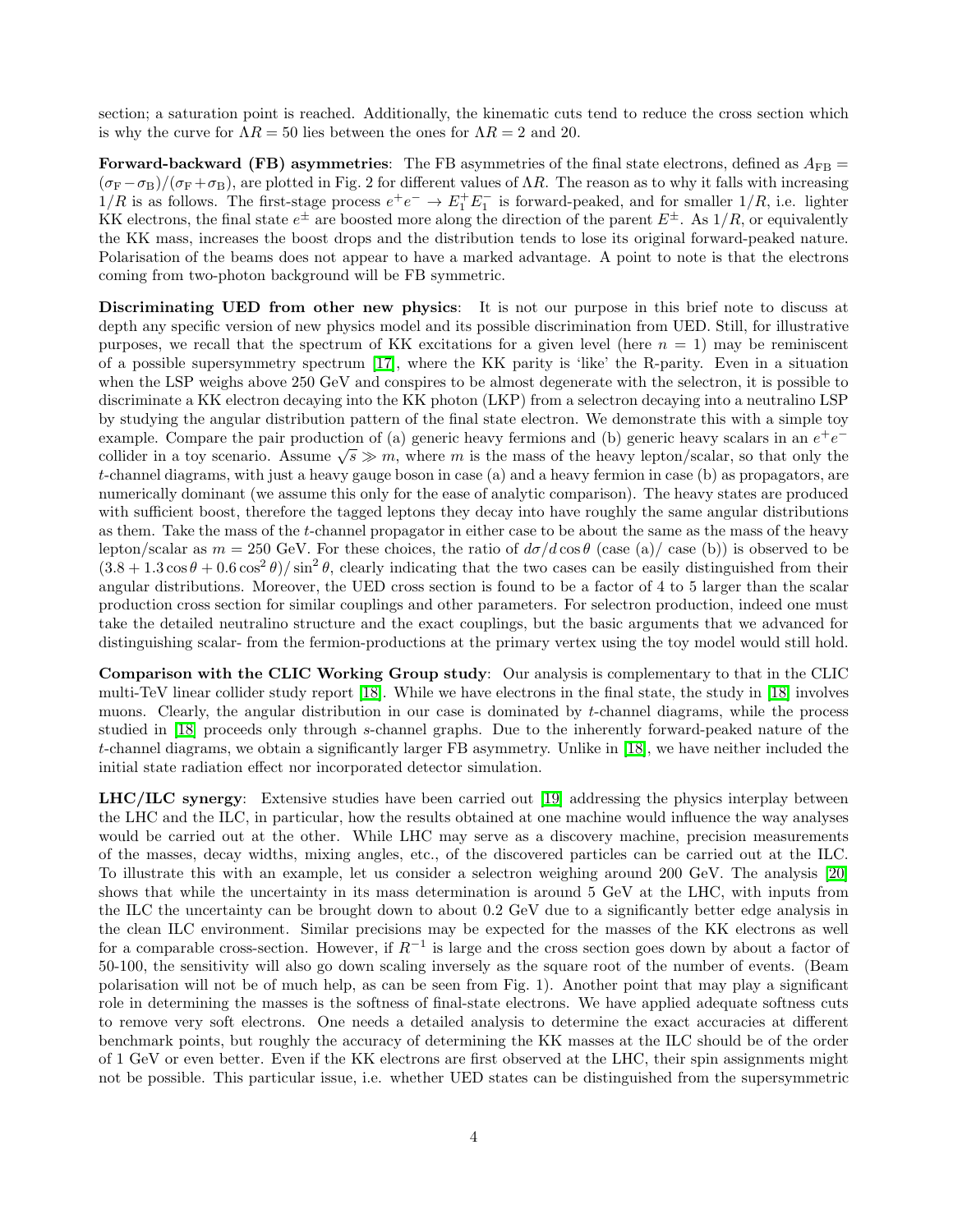states at the LHC, has been studied in [\[21\]](#page-5-11). Considering the decay chain in which a KK quark (or, a squark) disintegrates into a quark, a lepton-antilepton pair and missing energy, and looking at the spin correlations of the emitted quark with one of the leptons, the authors of [\[21\]](#page-5-11) conclude that for a quasi-degenerate (UED like) spectrum, spin assignments of the discovered particles could hardly be efficiently done: the best discriminator of UED from supersymmetry in that case would be a significantly larger production cross sections for the UED particles than those of the supersymmetric ones. On the contrary, if the observed spectrum is hierarchical (e.g. a supersymmetric type), the prospects of observing spin correlations would be better. However, the ILC would provide a better environment for doing spin studies. The clinching evidence of UED would of course be the discovery of the  $n = 2$  KK modes. While the  $Z_2$  peak can be discovered at the LHC through some hadronically quiet channels,  $\gamma_2$  will be hard to detect at the LHC because it immediately decays into two jets which will be swamped by the QCD background [\[22\]](#page-5-12). Turning our attention now to the ILC, given its proposed energy reach, these states will too heavy to be pair produced, but as shown in [\[22\]](#page-5-12), single resonant productions of  $Z_2$ and  $\gamma_2$ , despite suppression from KK number violating couplings, will have sizable cross sections. Precision measurements of their peak positions and widths at the ILC will enable one to extract R and  $\Lambda$ .

Conclusion: We have shown that the ILC may have a significant role in not only detecting the presence of few-hundred-GeV-size extra dimensions but also discriminating it from other new physics options, like supersymmetry. Even if the KK modes are first observed at the LHC, one needs the ILC for their proper identification through precision measurements of the masses, couplings and spin correllations. The physics interplay of the LHC and the ILC will be quite important in this context.

## Acknowledgements

We thank H.C. Cheng for clarifying to us some aspects of orbifold radiative corrections. We acknowledge very fruitful correspondences with M.E. Peskin on the two-photon background. We also thank J. Kalinowski for presenting a preliminary version of this work in ICHEP 2004, Beijing [\[23\]](#page-5-13). Thanks are also due to S. Dutta and J.P. Saha, who were involved in the earlier stages of this work. Stimulating discussions with the participants of the Study Group on Extra Dimensions at LHC, held at HRI, Allahabad, are also acknowledged. G.B., P.D., and A.R. acknowledge hospitality at Abdus Salam ICTP, Trieste, while G.B. also acknowledges hospitality at LPT, Orsay, and Theory Division, CERN, at different stages of the work. G.B. and A.R. were supported, in part, by the DST, India, project number SP/S2/K-10/2001. AK was supported by DST, Govt. of India, through the project SR/S2/HEP-15/2003.

## <span id="page-4-0"></span>References

- <span id="page-4-1"></span>[1] I. Antoniadis, Phys. Lett. B 246 (1990) 377.
- <span id="page-4-2"></span>[2] D. J. Miller, [arXiv:hep-ph/0410306.](http://arxiv.org/abs/hep-ph/0410306)
- <span id="page-4-3"></span>[3] T. Appelquist, H.C. Cheng and B.A. Dobrescu, Phys. Rev. D 64 (2001) 035002 [\[arXiv:hep-ph/0012100\]](http://arxiv.org/abs/hep-ph/0012100).
- <span id="page-4-4"></span>[4] P. Nath and M. Yamaguchi, Phys. Rev. D 60 (1999) 116006 [\[arXiv:hep-ph/9903298\]](http://arxiv.org/abs/hep-ph/9903298).
- <span id="page-4-5"></span>[5] D. Chakraverty, K. Huitu and A. Kundu, Phys. Lett. B 558 (2003) 173 [\[arXiv:hep-ph/0212047\]](http://arxiv.org/abs/hep-ph/0212047).
- [6] A.J. Buras, M. Spranger and A. Weiler, Nucl. Phys. B 660 (2003) 225 [\[arXiv:hep-ph/0212143\]](http://arxiv.org/abs/hep-ph/0212143); A.J. Buras, A. Poschenrieder, M. Spranger and A. Weiler, Nucl. Phys. B 678 (2004) 455 [\[arXiv:hep-ph/0306158\]](http://arxiv.org/abs/hep-ph/0306158).
- <span id="page-4-7"></span><span id="page-4-6"></span>[7] K. Agashe, N.G. Deshpande and G.H. Wu, Phys. Lett. B 514 (2001) 309 [\[arXiv:hep-ph/0105084\]](http://arxiv.org/abs/hep-ph/0105084).
- <span id="page-4-8"></span>[8] J.F. Oliver, J. Papavassiliou and A. Santamaria, Phys. Rev. D 67 (2003) 056002 [\[arXiv:hep-ph/0212391\]](http://arxiv.org/abs/hep-ph/0212391).
- [9] T.G. Rizzo and J.D. Wells, Phys. Rev. D 61 (2000) 016007 [\[arXiv:hep-ph/9906234\]](http://arxiv.org/abs/hep-ph/9906234); A. Strumia, Phys. Lett. B 466 (1999) 107 [\[arXiv:hep-ph/9906266\]](http://arxiv.org/abs/hep-ph/9906266); C.D. Carone, Phys. Rev. D 61 (2000) 015008 [\[arXiv:hep-ph/9907362\]](http://arxiv.org/abs/hep-ph/9907362).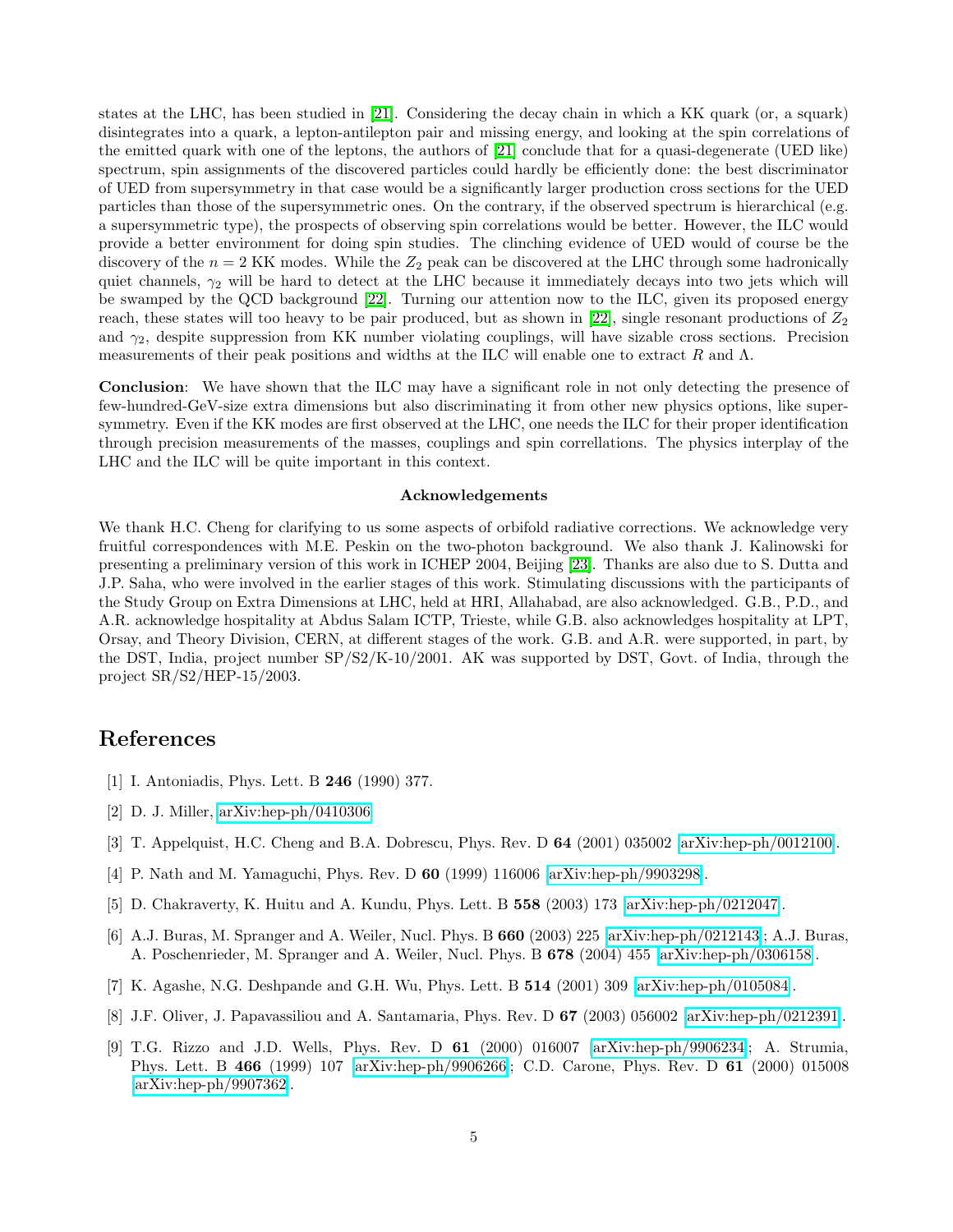- <span id="page-5-0"></span>[10] T. Rizzo, Phys. Rev. D 64 (2001) 095010 [\[arXiv:hep-ph/0106336\]](http://arxiv.org/abs/hep-ph/0106336); C. Macesanu, C.D. McMullen and S. Nandi, Phys. Rev. D 66 (2002) 015009 [\[arXiv:hep-ph/0201300\]](http://arxiv.org/abs/hep-ph/0201300); Phys. Lett. B 546 (2002) 253 [\[arXiv:hep-ph/0207269\]](http://arxiv.org/abs/hep-ph/0207269); H.-C. Cheng, Int. J. Mod. Phys. A 18 (2003) 2779 [\[arXiv:hep-ph/0206035\]](http://arxiv.org/abs/hep-ph/0206035); A. Muck, A. Pilaftsis and R. Rückl, Nucl. Phys. B 687 (2004) 55 [\[arXiv:hep-ph/0312186\]](http://arxiv.org/abs/hep-ph/0312186).
- <span id="page-5-2"></span><span id="page-5-1"></span>[11] H.C. Cheng, K.T. Matchev and M. Schmaltz, Phys. Rev. D 66 (2002) 036005 [\[arXiv:hep-ph/0204342\]](http://arxiv.org/abs/hep-ph/0204342).
- <span id="page-5-3"></span>[12] M. Puchwein and Z. Kunszt, Annals Phys. 311 (2004) 288 [\[arXiv:hep-th/0309069\]](http://arxiv.org/abs/hep-th/0309069).
- <span id="page-5-4"></span>[13] H. Georgi, A. K. Grant and G. Hailu, Phys. Lett. B 506 (2001) 207 [\[arXiv:hep-ph/0012379\]](http://arxiv.org/abs/hep-ph/0012379).
- <span id="page-5-5"></span>[14] G. von Gersdorff, N. Irges and M. Quiros, Nucl. Phys. B 635 (2002) 127 [\[arXiv:hep-th/0204223\]](http://arxiv.org/abs/hep-th/0204223).
- [15] See the website: http://hep-www.colorado.edu/SUSY, in particular, N. Danielson, COLO HEP 423. See also, M. Battaglia and D. Schulte, [arXiv:hep-ex/0011085;](http://arxiv.org/abs/hep-ex/0011085) H. Baer, T. Krupovnickas and X. Tata, JHEP 0406 (2004) 061 [\[arXiv:hep-ph/0405058\]](http://arxiv.org/abs/hep-ph/0405058).
- <span id="page-5-7"></span><span id="page-5-6"></span>[16] M.E. Peskin, private communications.
- <span id="page-5-8"></span>[17] H.C. Cheng, K.T. Matchev and M. Schmaltz, Phys. Rev. D 66 (2002) 056006 [\[arXiv:hep-ph/0205314\]](http://arxiv.org/abs/hep-ph/0205314).
- [18] Physics at the CLIC multi-TeV linear collider, Eds: M. Battaglia, A. De Roeck, J. Ellis and D. Schulte, CERN Report No: CERN-2004-005. See also, M. Battaglia, A. Datta, A. De Roeck, K. Kong and K. T. Matchev, [arXiv:hep-ph/0502041.](http://arxiv.org/abs/hep-ph/0502041)
- <span id="page-5-10"></span><span id="page-5-9"></span>[19] G. Weiglein et al. [LHC/LC Study Group], [arXiv:hep-ph/0410364.](http://arxiv.org/abs/hep-ph/0410364)
- <span id="page-5-11"></span>[20] See, for example, Table 5.14 of Ref. [\[19\]](#page-5-9).
- <span id="page-5-12"></span>[21] J. M. Smillie and B. R. Webber, [arXiv:hep-ph/0507170.](http://arxiv.org/abs/hep-ph/0507170)
- <span id="page-5-13"></span>[22] B. Bhattacherjee and A. Kundu, [arXiv:hep-ph/0508170.](http://arxiv.org/abs/hep-ph/0508170)
- [23] J. Kalinowski, [arXiv:hep-ph/0410137.](http://arxiv.org/abs/hep-ph/0410137)